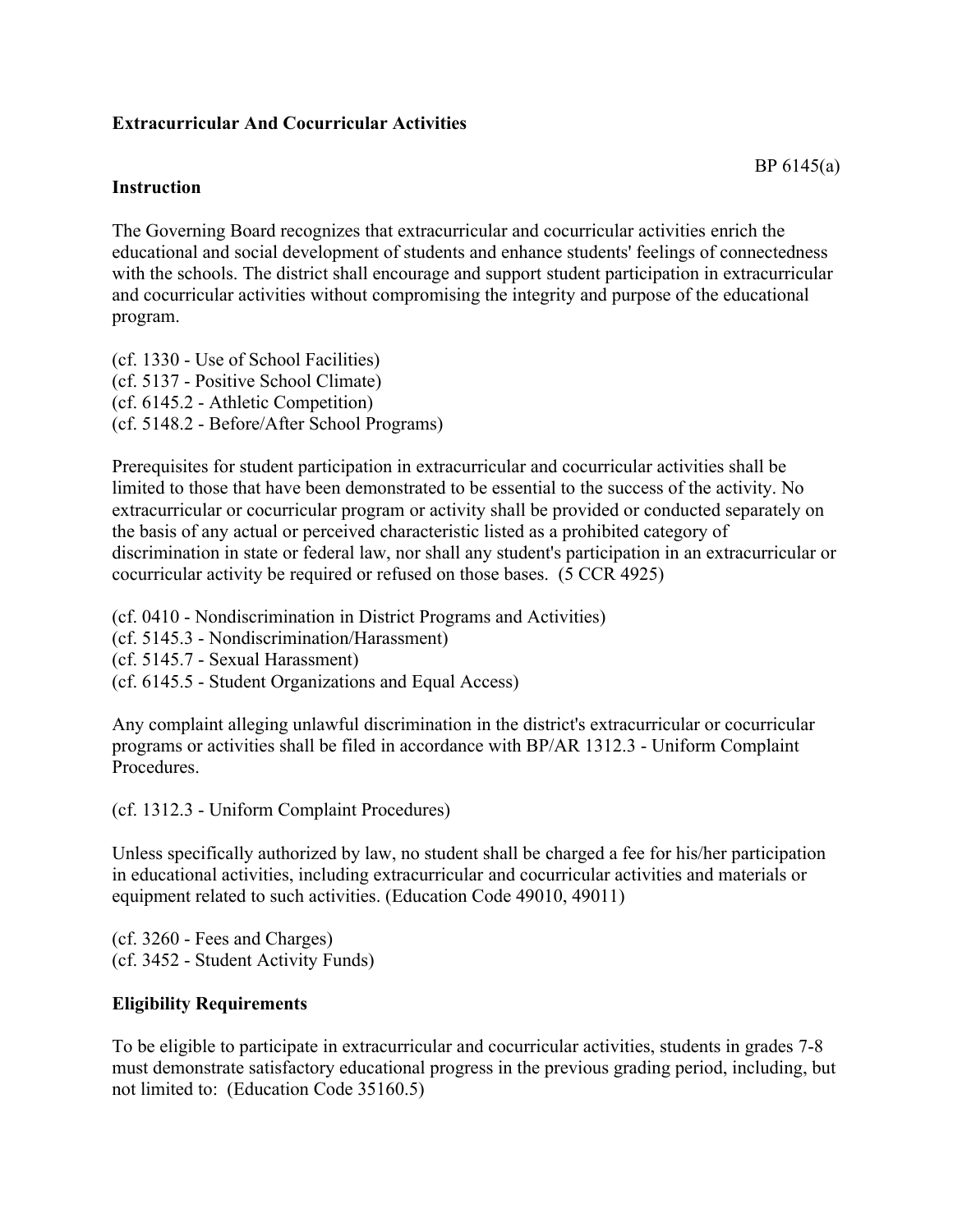1. Maintenance of a minimum of 2.0 grade point average on a 4.0 scale in all enrolled classes

2. Maintenance of minimum progress toward meeting high school graduation requirements

(cf. 5121 - Grades/Evaluation of Student Achievement) (cf. 6146.1 - High School Graduation Requirements)

The Superintendent or designee may grant ineligible students a probationary period not to exceed one semester. Students granted probationary eligibility must meet the required standards by the end of the probationary period in order to remain eligible for participation. (Education Code 35160.5)

Any decision regarding the eligibility of a homeless student, foster youth, or child of an active duty military family for extracurricular or cocurricular activities shall be made by the Superintendent or designee in accordance with Education Code 48850 and 49701.

(cf. 6173 - Education for Homeless Children) (cf. 6173.1 - Education for Foster Youth) (cf. 6173.2 - Education of Children of Military Families)

The Superintendent or designee may revoke a student's eligibility for participation in extracurricular and cocurricular activities when the student's poor citizenship is serious enough to warrant loss of this privilege.

# **Student Conduct at Extracurricular/Cocurricular Events**

When attending or participating in extracurricular and cocurricular activities on or off campus, district students are subject to district policies and regulations relating to student conduct. Students who violate district policies and regulations may be subject to discipline including, but not limited to, suspension, expulsion, transfer to alternative programs, or denial of participation in extracurricular or cocurricular activities in accordance with Board policy and administrative regulation. When appropriate, the Superintendent or designee shall notify local law enforcement.

(cf. 5131 - Conduct) (cf. 5131.1 - Bus Conduct) (cf. 5144 - Discipline) (cf. 5144.1 - Suspension and Expulsion/Due Process) (cf. 5144.2 - Suspension and Expulsion/Due Process (Students with Disabilities))

# **Annual Policy Review**

The Board shall annually review this policy and implementing regulations. (Education Code 35160.5)